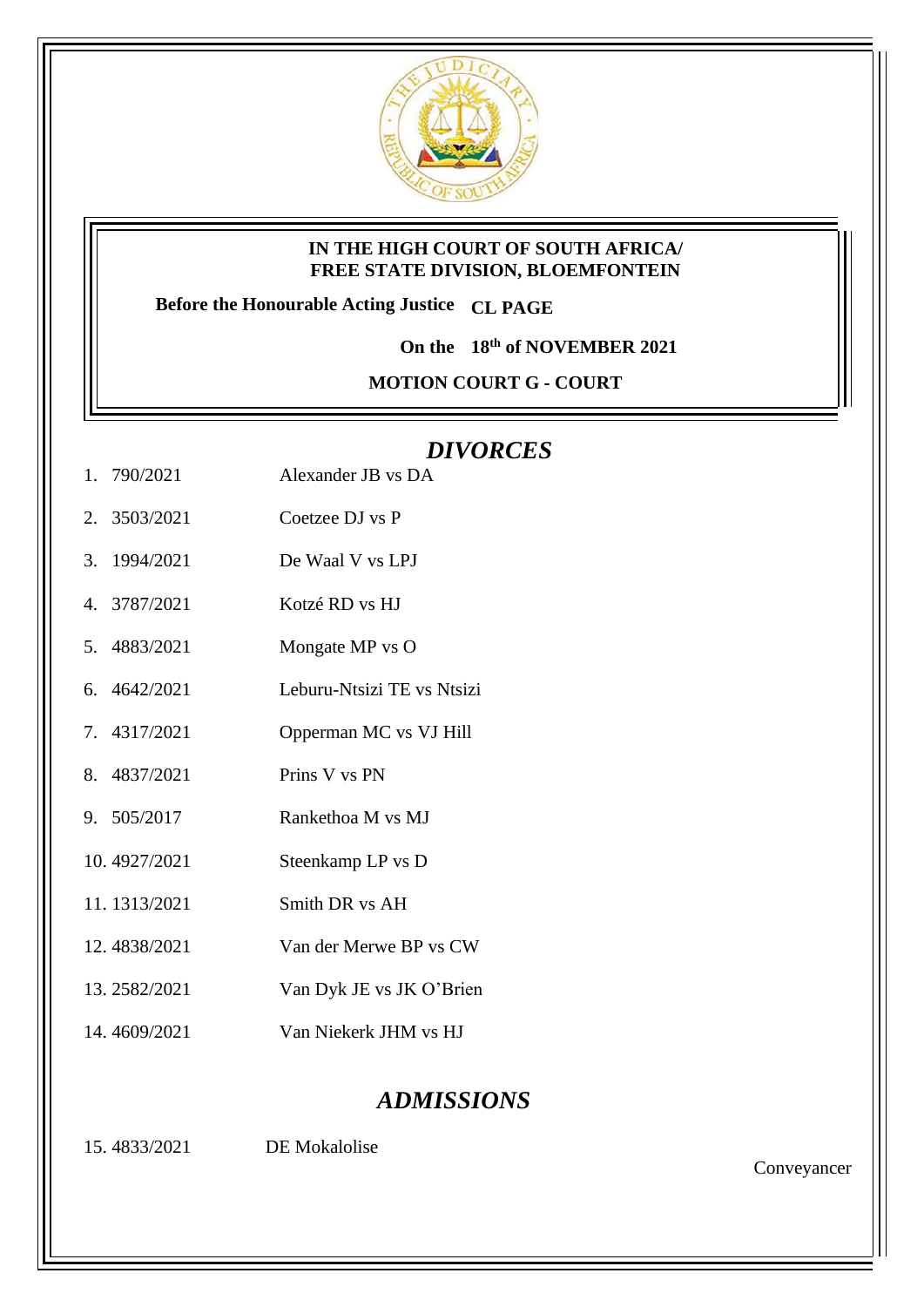| <b>DEFAULT JUDGMENTS</b><br>BMW Financial Services (South Africa) (Pty) Ltd t/a Alphera Financial<br>16.3437/2017 |                                                                                                                        |  |  |  |
|-------------------------------------------------------------------------------------------------------------------|------------------------------------------------------------------------------------------------------------------------|--|--|--|
|                                                                                                                   | Services vs Nomano Trading CC & 1 Other                                                                                |  |  |  |
|                                                                                                                   | Money Owing                                                                                                            |  |  |  |
| 17.5372/2017                                                                                                      | BMW Financial Services (South Africa) (Pty) Ltd t/a Alphera Financial<br>Services vs Nomano Trading CC & 1 Other<br>66 |  |  |  |
| 18.3974/2013                                                                                                      | Absa Bank Limited vs Van Wyk PJ & 1 Other<br><b>Declaring Property Executable</b>                                      |  |  |  |
| 19.4835/2019                                                                                                      | Firstrand Bank Limited vs Vumba Group CC & 1 Other<br>66                                                               |  |  |  |
| 20.4774/2020                                                                                                      | Firstrand Bank Limited vs Pretorius JA<br>66                                                                           |  |  |  |
| 21.1801/2021                                                                                                      | Nedbank Limited vs Sentso TTS & 1 Other<br>66                                                                          |  |  |  |
| 22.591/2021                                                                                                       | Absa Bank Limited vs Grundling JP & 1 Other<br>66                                                                      |  |  |  |
| 23. 2305/2021                                                                                                     | Firstrand Bank Limited t/a inter alia as FNB Home Loans vs Africa LT & 1<br>Other<br>66                                |  |  |  |
| 24.2990/2020                                                                                                      | The Sheriff of the High Court, Palm Ridge In re: Firstrand Bank Limited vs<br>Mosoeu ME<br>66                          |  |  |  |
| 25.4153/2020                                                                                                      | SB Guarantee Company (RF) Proprietary Limited vs Mbiko YE<br>66                                                        |  |  |  |
| 26.4236/2020                                                                                                      | The Standard Bank of South Africa Limited vs Liphoko KJ<br>66                                                          |  |  |  |
| 27.4256/2021                                                                                                      | Nedbank Limited vs Siquyu M<br><b>Cancellation of Agreement</b>                                                        |  |  |  |
| 28.513/2021                                                                                                       | Carels JJ vs RAF<br>Damages                                                                                            |  |  |  |
| <b>SUMMARY JUDGMENTS</b>                                                                                          |                                                                                                                        |  |  |  |
| 29.1434/2021                                                                                                      | The Standard Bank of South Africa Limited vs Troskie Jnr JG<br>Money Owing                                             |  |  |  |
| 30.149/2021                                                                                                       | The Standard Bank of South Africa Limited vs Meyer MT<br>Mortgage Bond                                                 |  |  |  |
| 31.3366/2021                                                                                                      | Absa Bank Limited vs Magaxane NB<br><b>Termination of Agreement</b>                                                    |  |  |  |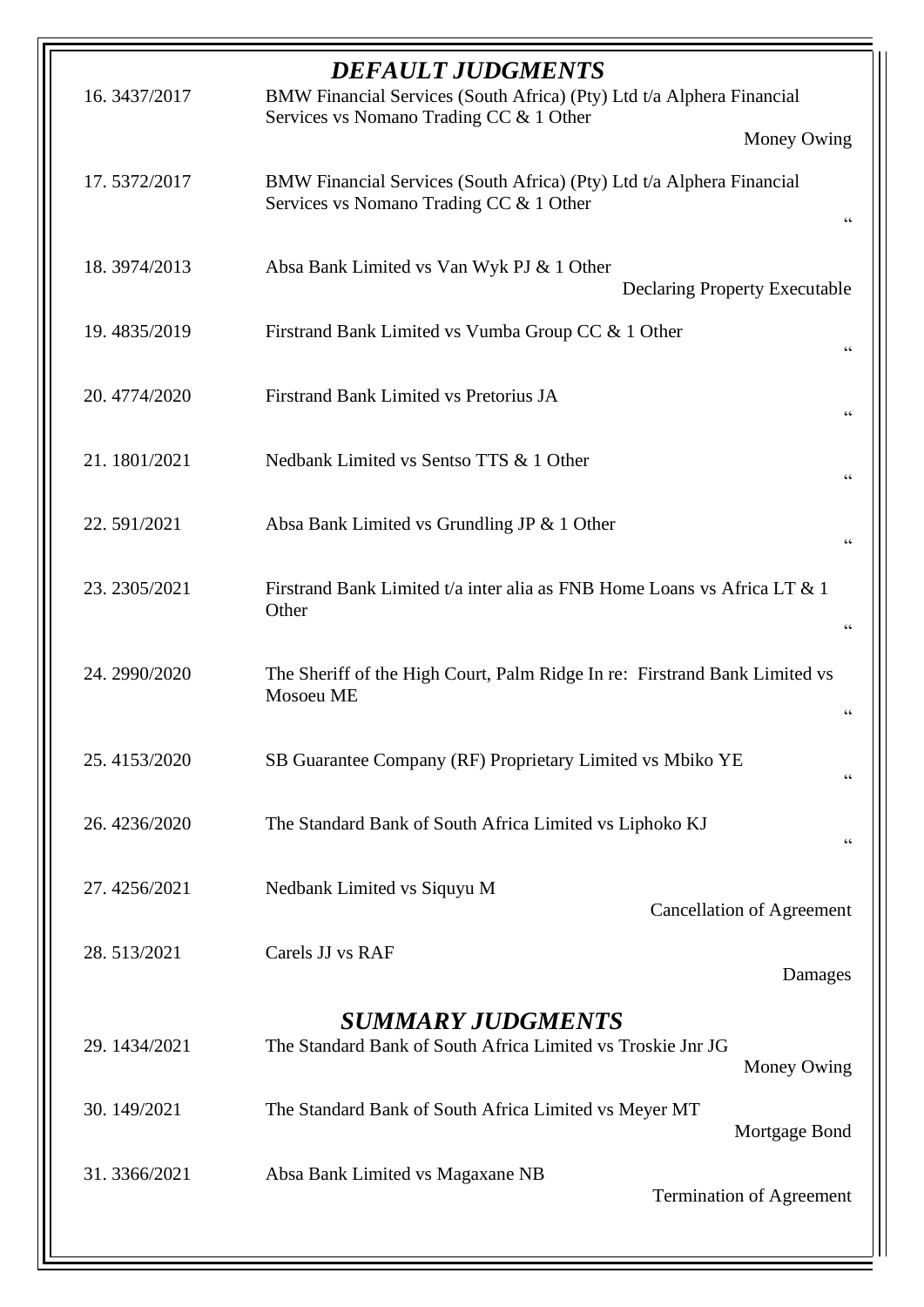| 32.3197/2021  | <i><b>INSOLVENSIES</b></i><br>The Land and Agricultural Development Bank of South Africa vs Steyl MP<br>Sequestration |  |
|---------------|-----------------------------------------------------------------------------------------------------------------------|--|
| 33.3360/2021  | Voltex (Pty) Ltd t/a Lighting Structures and Atlas Group vs Moselane GJ<br>66                                         |  |
| 34. 3655/2021 | The Land and Agricultural Development Bank of South Africa vs Steyl E<br>$\,$ 6 $\,$                                  |  |
| 35.4773/2021  | Steyn AJ vs Steyn AJ & 2 Others<br>66                                                                                 |  |
| 36.4827/2021  | FCS Holdings (Pty) Ltd vs Kruger I<br>66                                                                              |  |
| 37.3995/2021  | Skuld Wagters CC t/a Shield Security<br>Winding Up                                                                    |  |
| 38.4192/2021  | Daliware Investments (Pty) Ltd vs Silver Sound Trade and Invest (Pty) Ltd<br>66                                       |  |
| 39.4772/2021  | Scip Engineering Group (Pty) LTd vs GTM Abattoirs (Pty) Ltd<br>$\mbox{\bf G}$                                         |  |
| 40.791/2021   | Mynhardt TJ<br><b>Voluntary Surrender</b>                                                                             |  |
|               | UNOPPOSED APPLICATIONS                                                                                                |  |
| 41.4519/2021  | MV Specialised Services Pty Ltd vs M2T Systems CC & 1 Other<br>Interdict                                              |  |
| 42.949/2017   | N Calu obo Calu E vs MEC for Health, Free State Province<br>To Compel                                                 |  |
| 43.3880/2017  | Ramokopu PP vs RAF<br>66                                                                                              |  |
| 44.1854/2018  | Griekwaland Wes Korporatief Beperk vs Schultz H & 3 Others<br>66                                                      |  |
| 45.3049/2019  | Alliance Insurance Company Limited vs Ramuhala SL<br>66                                                               |  |
| 46.969/2020   | Tomane TL & 3 Others vs RAF<br>66                                                                                     |  |
| 47.2261/2020  | Tomane KC vs RAF<br>66                                                                                                |  |
| 48.5006/2020  | Tsoaeli DI vs L<br>66                                                                                                 |  |
|               |                                                                                                                       |  |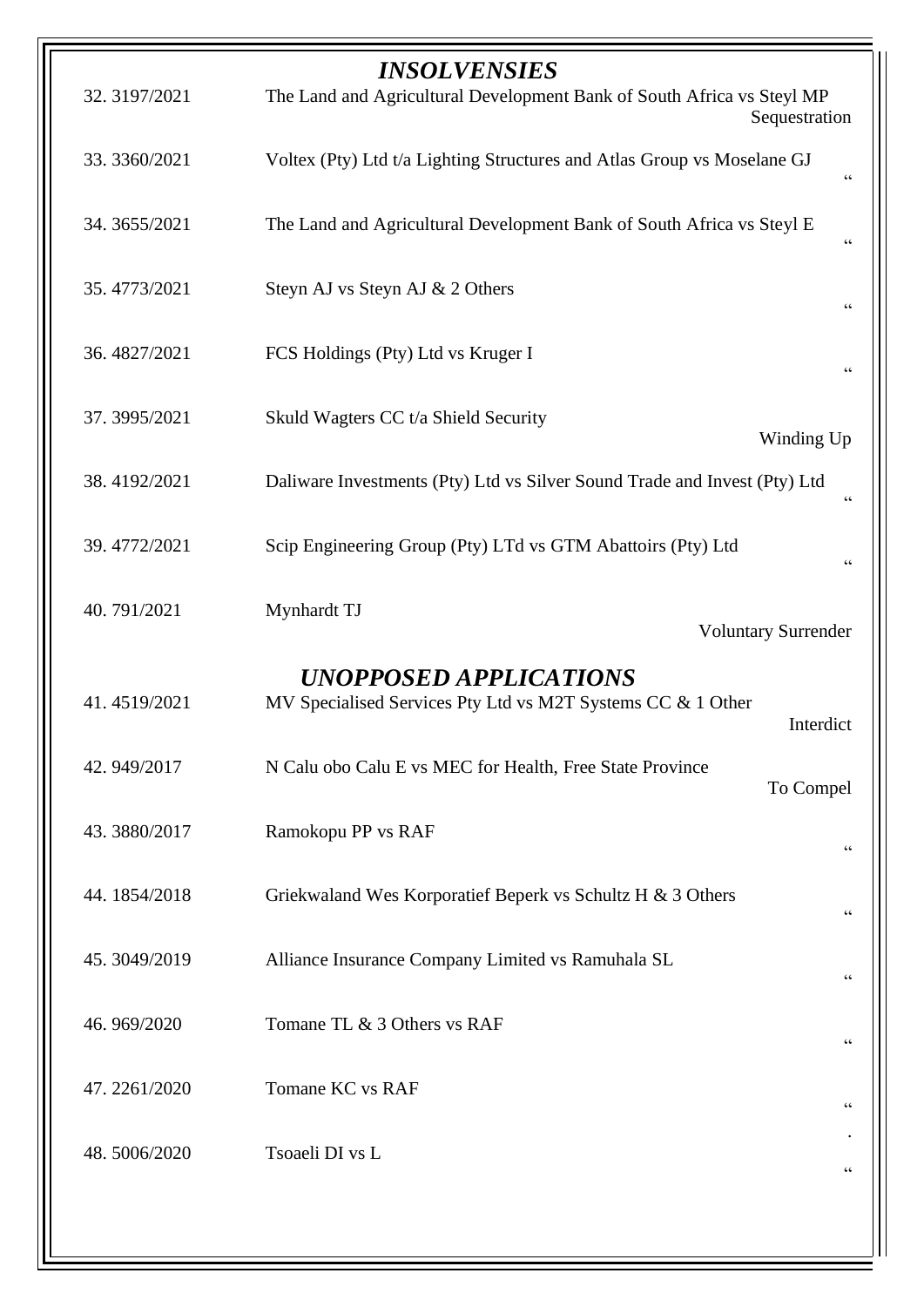| 49.583/2021   | Rathebe T vs Minister of Police & 1 Other                                                                   |  |
|---------------|-------------------------------------------------------------------------------------------------------------|--|
|               | To Compel                                                                                                   |  |
|               |                                                                                                             |  |
| 50.992/2021   | Connectpro (Pty) Ltd t/a Nashua Welkom vs Teto School Governing Body of<br>Teto Secondary School & 3 Others |  |
|               | 66                                                                                                          |  |
| 51.1637/2021  | Centlec SOC Ltd vs Ramothello Incorporated                                                                  |  |
|               | $\zeta \, \zeta$                                                                                            |  |
| 51A.5170/2021 | Reithabetse Moroahae vs Bongani Mudau                                                                       |  |
|               |                                                                                                             |  |
| 52.3487/2020  | Super Group Trading (Pty) Ltd vs Dynlog Rental Pty Ltd                                                      |  |
|               | 66                                                                                                          |  |
| 53.2894/2021  | Van der Schyff F vs PM                                                                                      |  |
|               | $\!\!\!\zeta\,\zeta\!\!\!\zeta\!\!\!\zeta$                                                                  |  |
| 54.3990/2017  | Lapeng Construction – 101CC & 1 Other vs Dumansi Trading CC & 2 Others                                      |  |
|               | <b>Interlocutory Order</b>                                                                                  |  |
| 55.3978/2017  | Moletsane MR obo LH vs MEC of Health Free State Province                                                    |  |
|               | Condonation                                                                                                 |  |
| 56.1810/2019  | <b>Blair NR vs Fitchat JT</b><br>$\zeta \, \zeta$                                                           |  |
|               |                                                                                                             |  |
| 57.4653/2019  | Sephoko LA vs Minister of Police<br>$\zeta$ $\zeta$                                                         |  |
|               |                                                                                                             |  |
| 58.3769/2020  | Dhlamini MA vs Minister of Police<br>66                                                                     |  |
| 59.1517/2021  | Moremi TK vs Minister of Police                                                                             |  |
|               | $\!\!\!\zeta\,\zeta\!\!\!\zeta\!\!\!\zeta$                                                                  |  |
| 60.3367/2021  | Nedbank Ltd vs Mabulu RV & 4 Others                                                                         |  |
|               | <b>Setting Aside</b>                                                                                        |  |
| 61.1495/2018  | Ramphela NR vs IH                                                                                           |  |
|               | Appointment as Receiver                                                                                     |  |
| 62.6263/2018  | Adv. MC Louw obo KS Menyatso vs RAF                                                                         |  |
|               | Curator ad Litem                                                                                            |  |
| 63.2512/2021  | Pitso MA                                                                                                    |  |
|               | 66                                                                                                          |  |
| 64.256/2021   | Firstrand Bank Limited vs F en D Strydom Boerdery CC & 2 Others                                             |  |
|               | Settlement Agreement                                                                                        |  |
| 65.5253/2021  | Firstrand Bank Limited t/a First National Bank vs Central Fine Foods (Pty) Ltd                              |  |
|               |                                                                                                             |  |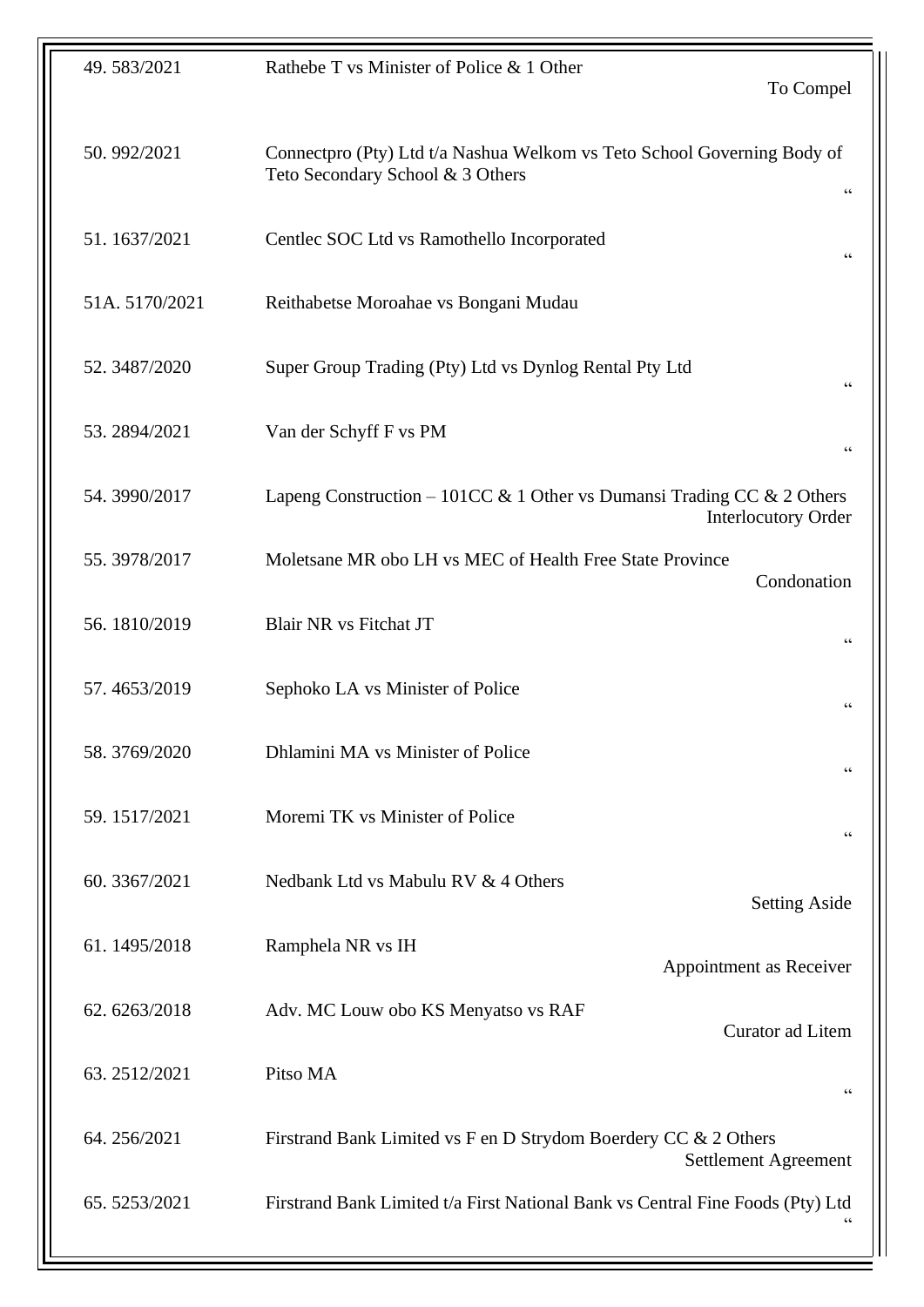| 66.5245/2021 | Standard Bank of South Africa Limited vs Zesto HQ (Pty) Ltd & 13 Others<br>$\zeta$ $\zeta$                                         |  |
|--------------|------------------------------------------------------------------------------------------------------------------------------------|--|
| 67.2915/2018 | Motau TS vs RAF<br><b>Judicial Review</b>                                                                                          |  |
| 68.3069/2018 | Ralph K vs RAF<br>$\zeta$ $\zeta$                                                                                                  |  |
| 69.5682/2019 | TA Namanyane obo MJ vs RAF<br>$\,$ 6 $\,$                                                                                          |  |
| 70.4155/2021 | Botha PJ & 2 Others vs The Free State Rental Housing Tribunal & 4 Others<br>Review                                                 |  |
| 71.2843/2021 | Ramagaga TE vs Minister of Police, Republic of SA & 2 Others<br>Access to Record                                                   |  |
| 72.361/2016  | Absa Bank Limited vs Erasmus DP<br>Preserve the Vehicle                                                                            |  |
| 73.4079/2016 | Absa Bank Limited vs Erasmus DP<br>$\zeta$ $\zeta$                                                                                 |  |
| 74.4116/2016 | Absa Bank Limited vs Erasmus DP<br>66                                                                                              |  |
| 75.4117/2016 | Absa Bank Limited vs Erasmus DP<br>$\zeta$ $\zeta$                                                                                 |  |
| 76.4771/2016 | Absa Bank Limited vs Erasmus DP                                                                                                    |  |
| 77.3880/2021 | Route Quest (Pty) Ltd vs Wohlverdienten (Pty) Ltd & 2 Others<br><b>Reconsideration of Court Order</b>                              |  |
| 78.547/2020  | C Max Civil Construction and General Trading (Pty) Ltd vs LKGA<br>Construction & Projects 1 CC & 1 Other<br><b>Variation Order</b> |  |
| 79.5147/2013 | Seale VE vs DR<br>66                                                                                                               |  |
| 80.4148/2021 | Oosthuizen N vs Strampe GJ<br>Guardianship                                                                                         |  |
| 81.3817/2021 | Mogane LB vs PA<br><b>Notarial Contract</b>                                                                                        |  |
| 82.4682/2021 | The Standard Bank of South Africa Ltd vs RSP Farming Solutions (Pty) Ltd<br><b>Notarial Bond</b>                                   |  |
| 83.4651/2021 | Mokheseng CW and MP<br><b>Matrimonial Property</b>                                                                                 |  |